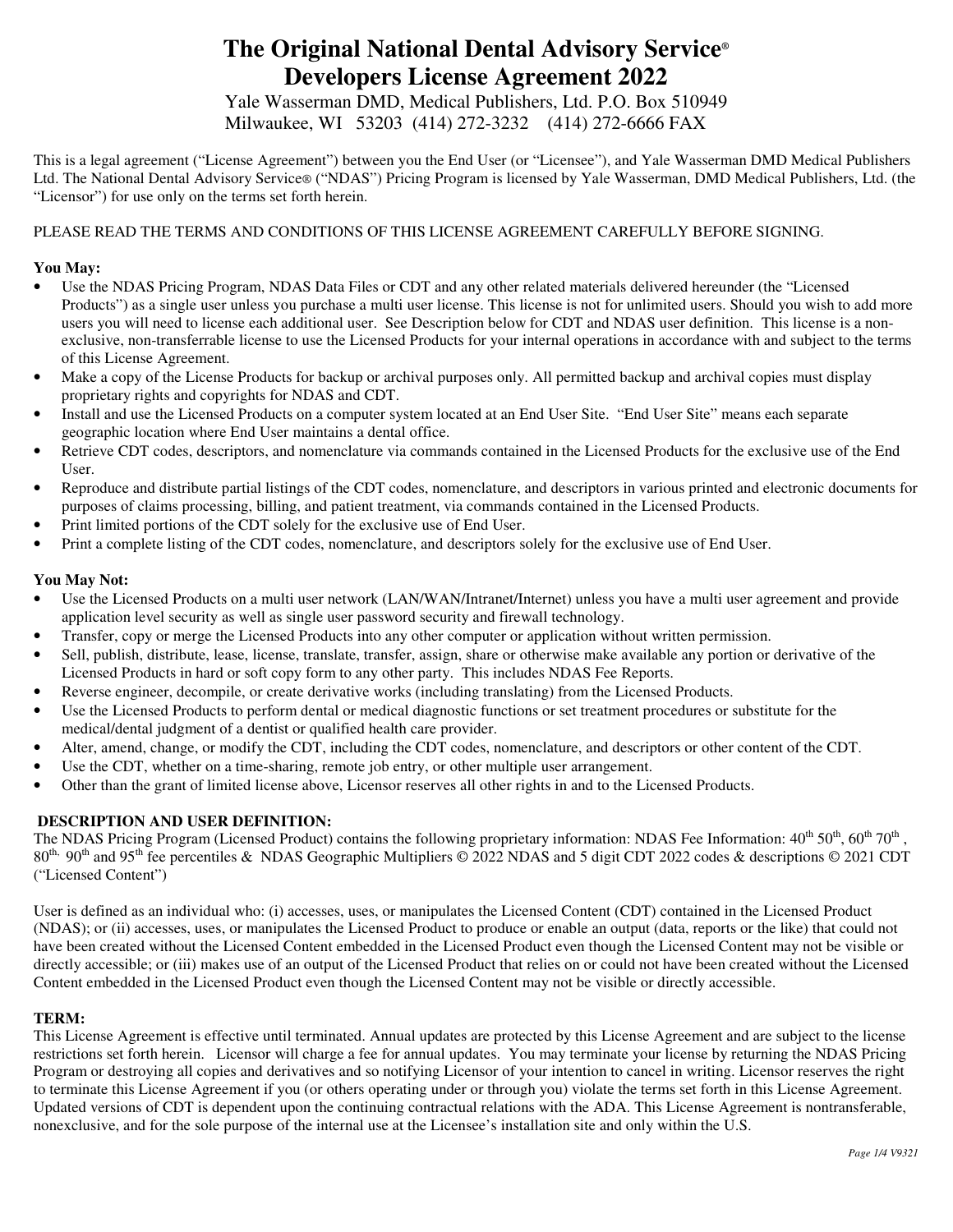#### **DISCLAIMER:**

THIS LICENSED PRODUCT IS PROVIDED "AS IS" WITH "ALL FAULTS" AND WITHOUT REPRESENTATION, WARRANTY, OR GUARANTEE OF ANY KIND, EXPRESS OR IMPLIED, INCLUDING, WITHOUT LIMIT, WARRANTIES OF MERCHANTABILITY, TITLE, NON-INFRINGEMENT, AND FITNESS FOR A PARTICULAR PURPOSE. There is no assurance that coding or fee information is complete, accurate, or free of errors or omissions. The data and assumptions inherent in the Licensed Product may change at any time and may prove to be unsuitable for your particular use. Without limitation, there is no representation or warranty that the Licensed Product will meet any legal or statutory requirements, including requirements for establishing usual, customary and reasonable fees.

The Licensed Product does not render dental, medical, legal, bookkeeping, or other professional services requiring a license or otherwise. Fee information contained in this Licensed Product should not be used exclusively to set fees nor be taken as a recommended fee or reimbursement schedule, but rather as a basic guide to assist the reader in understanding the U.S. dental marketplace. The final decision and ultimate responsibility for dental pricing lie with the provider of services. This Licensed Product should not be used for Medicare or Medicaid pricing.

This Licensed Product is a basic guide to be used for general reference purposes only. The information in this Licensed Product is an opinion (which may or may not prove to be accurate) and should not be the sole or primary basis for making decisions about a dental practice or the marketplace in general. The dental marketplace is complex and ever changing such that the opinions expressed herein may not apply in your specific circumstance. Your decision making should consider all relevant factors. When operating your business, purchasing equipment, hiring employees, setting fees, determining UCR, and related matters, you should not rely exclusively on the information in this Product. This Licensed Product and Licensor do not define UCR and make no recommendations about UCR use.

The inclusion or exclusion of any given procedure or code does not in any way constitute a recommendation or preferred technique or approach to dental treatment. You should not code directly from the NDAS nor should it be used as a substitute for the ADA's Current Dental Terminology ("CDT"), or the AMA's Physicians Current Procedural Terminology (CPT) or the International Classification of Diseases, 9th Revision, Clinical Modification (ICD-10-CM). The NDAS is not affiliated with the American Dental Association ("ADA"), the American Medical Association ("AMA"), or any government agency.

Software updates/patches or bug fixes if any, are available for registered users via the internet at www.wasserman-medical.com for the current product year. The Licensor of this software does not notify users of updates/patches or bug fixes. The responsibility for checking and downloading from the website is the end users.

#### **LIMITATION ON LIABILITY:**

Though the fee information and coding have been researched for this Licensed Product, NEITHER LICENSOR, ITS OWNERS, DIRECTORS, OFFICERS, EMPLOYEES, AGENTS, OR THE ADA (THE "LICENSOR PARTIES") ACCEPT ANY RESPONSIBILITY OR LIABILITY FOR: THE ACCURACY, SUITABILITY, OR COMPLETENESS OF THE LICENSED PRODUCT; ANY ERRORS OR OMISSIONS THEREIN; OR MISUSE OR MISINTERPRETATION OF INFORMATION IN THE LICENSED PRODUCT.

IN NO EVENT SHALL ANY OF THE LICENSOR PARTIES BE LIABLE FOR ANY CONSEQUENTIAL, INDIRECT, INCIDENTAL, SPECIAL, PUNITIVE, OR EXEMPLARY DAMAGES WHATSOEVER WHETHER ARISING UNDER CONTRACT, TORT, NEGLIGENCE, STRICT LIABILITY, OR ANY OTHER THEORY OF LAW OR EQUITY REGARDLESS OF HAVING BEEN ADVISED OF THE POSSIBILITY OF SUCH DAMAGES. IN NO EVENT SHALL THE AGGREGATE LIABILITY OF THE LICENSOR PARTIES UNDER ANY CIRCUMSTANCES EXCEED AN AMOUNT EQUAL TO THE PURCHASE PRICE PAID FOR THE LICENSED PRODUCT DURING THE TWELVE (12) MONTH PERIOD PRECEDING THE ASSERTION OF CLAIMS. The Licensor Parties will not provide legal support to defend the Licensed Products as suitable for any specific use or purpose and are hereby released from any indemnity, defense or hold harmless obligations. You agree to indemnify, defend, and hold harmless the Licensor Parties from any and all claims, damages, liabilities, losses, damages, costs, and expenses (including without limitation reasonable attorneys fees and expenses) arising from or in connection with your use of the Licensed Products and the Licensed Content, in breach of any of the terms of this Agreement, or End User's use of any data or documentation contained in the Licensed Products or Licensed Content, regardless of the form of action.

### **NDAS COPYRIGHT NOTICE:**

The NDAS Pricing Program is Copyright 2022. All Rights reserved. This is a proprietary product of Yale Wasserman, DMD Medical Publishers Ltd., and is protected by copyright laws and international treaty.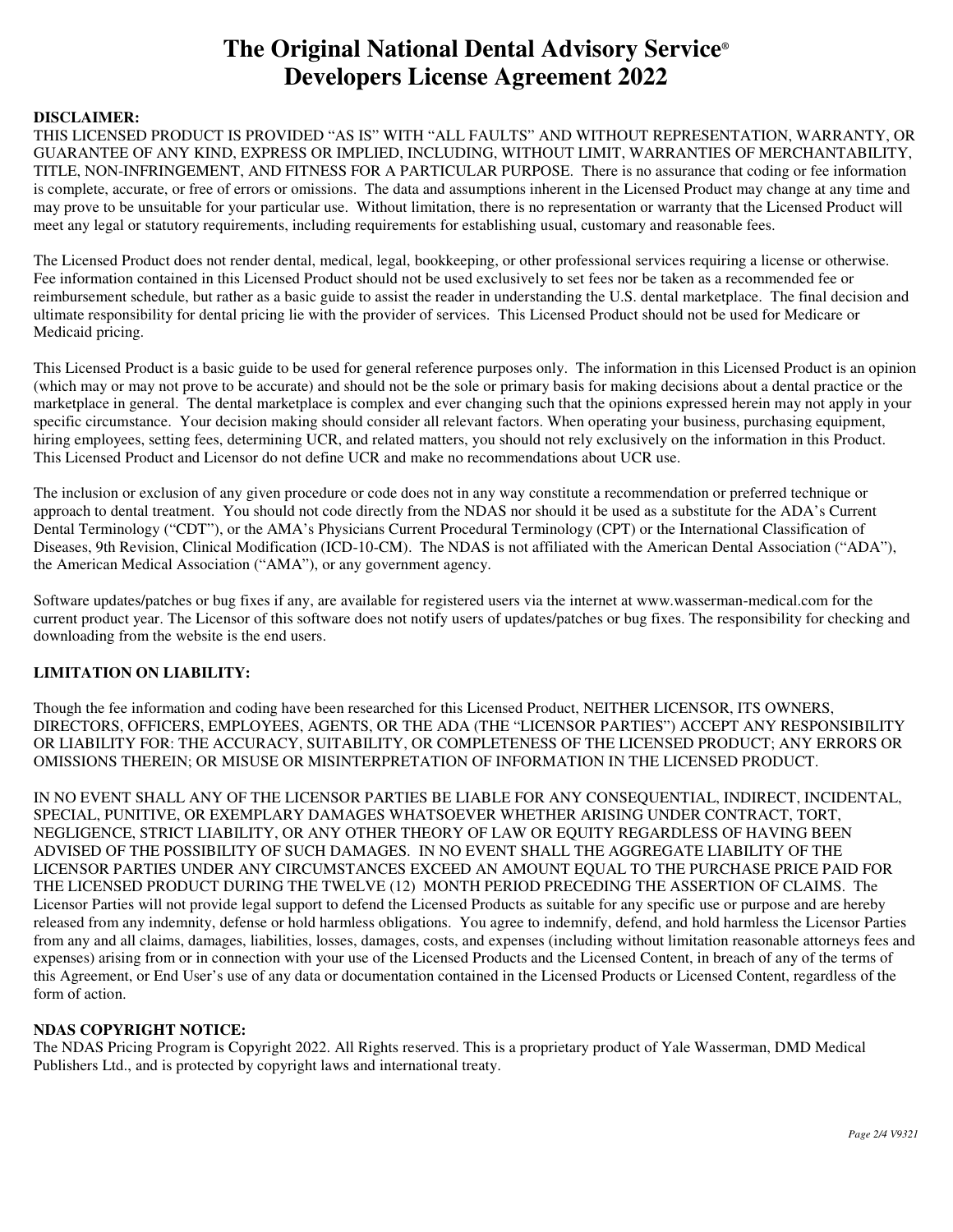## **ADA CDT COPYRIGHT, TRADEMARK AND OTHER NOTICES:**

- (a) Licensed Content (CDT) is copyrighted by the American Dental Association (ADA) and CDT is a registered trademark of the ADA. End User acknowledges and agrees that ADA owns all right, title, and interest (including all copyrights and other intellectual property rights) in the CDT (in all print and machine readable forms), all other rights of commercialization, rental, or sale of the CDT or any part thereof, the right to make derivatives of the CDT, and the right to distribute the CDT and copies thereof. End User acquires no proprietary interest in the CDT, or any portion thereof. Except for the limited rights expressly granted to End User herein under this License Agreement, all other rights in the CDT are owned and retained by ADA.
- (b) Licensor, as a party to a license agreement with the ADA, is authorized to grant End User a limited, non-exclusive, non-transferable, non-sublicensable license for End User to use Licensed Content in Licensor's Licensed Product(s), for the sole purpose of internal use by End User within the United States and its territories. The sublicense granted hereunder shall automatically terminate upon termination of the License Agreement between Licensor and ADA, unless prior written consent of ADA is obtained by Licensor or a direct license between End User and ADA is entered.
- (c) The provision of updated Licensed Content in the Licensed Product(s) is dependent on a continuing contractual relationship between Licensor and the ADA.
- (d) End User is prohibited from making Licensed Content publicly available, creating derivative works (including translating), transferring, selling, leasing, licensing, or otherwise making available to any unauthorized party the Licensed Product(s), or a copy or portion of Licensed Content, in any printed machine-readable or other form. End User is prohibited from removing any copyright or other proprietary notices, labels, or marks from the Licensed Content.
- (e) In no event shall End User use the Licensed Content for or on behalf of any third party, including but not limited to the use of the Licensed Content to provide consulting, time-sharing, or outsourcing services, or to act as a service bureau operation. End User is expressly prohibited from distributing any portion of the Licensed Content, including the code or portions thereof, to any person, firm, or entity.
- (f) **End User expressly acknowledges and agrees to the extent permitted by applicable law, use of the Licensed Content is at End User's sole risk and the Licensed Content is provided "as is" without warranty of any kind. The ADA does not directly or indirectly practice dentistry or dispense dental/medical services. Fee schedules, relative value units, conversion factors and/or related components are not assigned by the ADA, are not part of CDT, and the ADA is not recommending their use. The Licensed Content does not replace the ADA's** *Current Dental Terminology* **book or other appropriate coding authority. The coding information contained in the Licensed Content should be used only as a guide.**
- **(g) U.S. GOVERNMENT END USERS:** CDT is commercial technical data, which was developed exclusively at private expense by the American Dental Association (ADA), 211 East Chicago Ave, Chicago, Illinois 60611. This agreement does not grant the Federal Government a direct license to use CDT based on FAR 52.227-14 (Data Rights - General) and DFARS 252.227-7015 (Technical Data - Commercial Items).
- (h) End User must ensure that anyone with authorized access to the Licensed Product(s) will comply with the provisions of this License Agreement. End User shall take reasonable measures to maintain the security of the CDT.
- (i) ADA is a direct and intended third-party beneficiary of this License Agreement; provided, however, ADA's rights as a third-party beneficiary are limited solely to the End User's use of the CDT outside the scope of this License Agreement.

#### **GENERAL:**

Licensor shall be entitled to recovery of its costs and expenses (including without limitation its reasonable attorneys' fees) incurred in enforcing the terms of this License Agreement. If any provision of this License Agreement is found to be unlawful, void or for any reason unenforceable, then that provision shall be deemed severable from this License Agreement and shall not affect the validity and the enforceability of remaining portions of this License Agreement. Should you have any questions you may contact Yale Wasserman, DMD Medical Publishers, Ltd. This License Agreement shall be governed by the internal laws of the State of Wisconsin, USA. If any dispute arises under or related to this License Agreement or the Licensed Products, the principals of each party shall first meet and attempt to resolve the dispute through good faith negotiations. If after a period of no less than ten (10) days the good faith negotiations fail to resolve the dispute, the parties agree to submit the dispute in confidence to a mediator for a non-binding determination and recommended resolution. If the dispute remains unresolved following mediation, either party may pursue their respective claims in the appropriate state or federal courts located in Milwaukee, Wisconsin, USA as the sole and exclusive venue for resolution of claims.